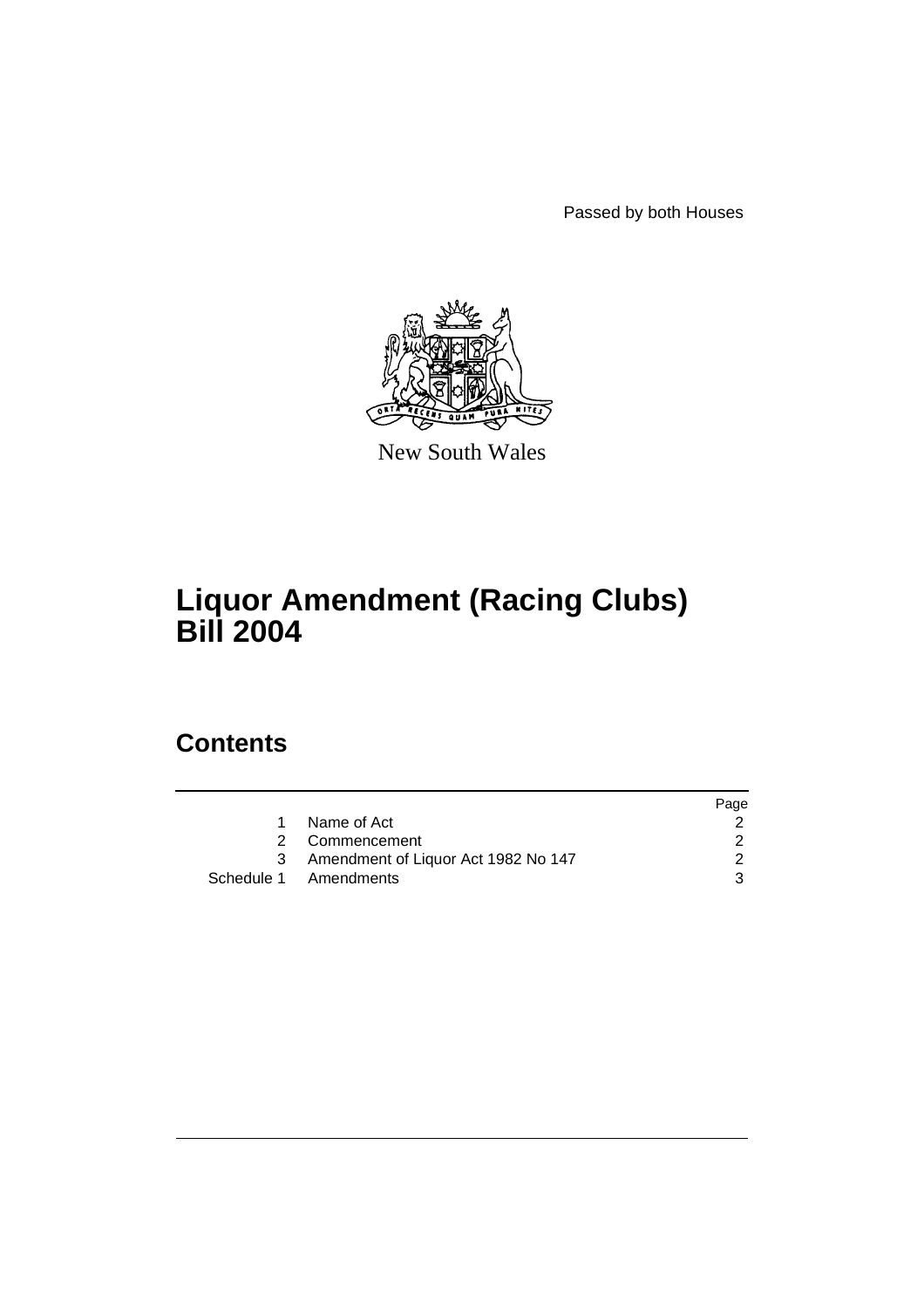*I certify that this PUBLIC BILL, which originated in the LEGISLATIVE ASSEMBLY, has finally passed the LEGISLATIVE COUNCIL and the LEGISLATIVE ASSEMBLY of NEW SOUTH WALES.*

> *Clerk of the Legislative Assembly. Legislative Assembly, Sydney, , 2004*



New South Wales

# **Liquor Amendment (Racing Clubs) Bill 2004**

Act No , 2004

An Act to amend the *Liquor Act 1982* to make further provision with respect to the sale of liquor on premises occupied by racing clubs.

*I have examined this Bill, and find it to correspond in all respects with the Bill as finally passed by both Houses.*

*Chairman of Committees of the Legislative Assembly.*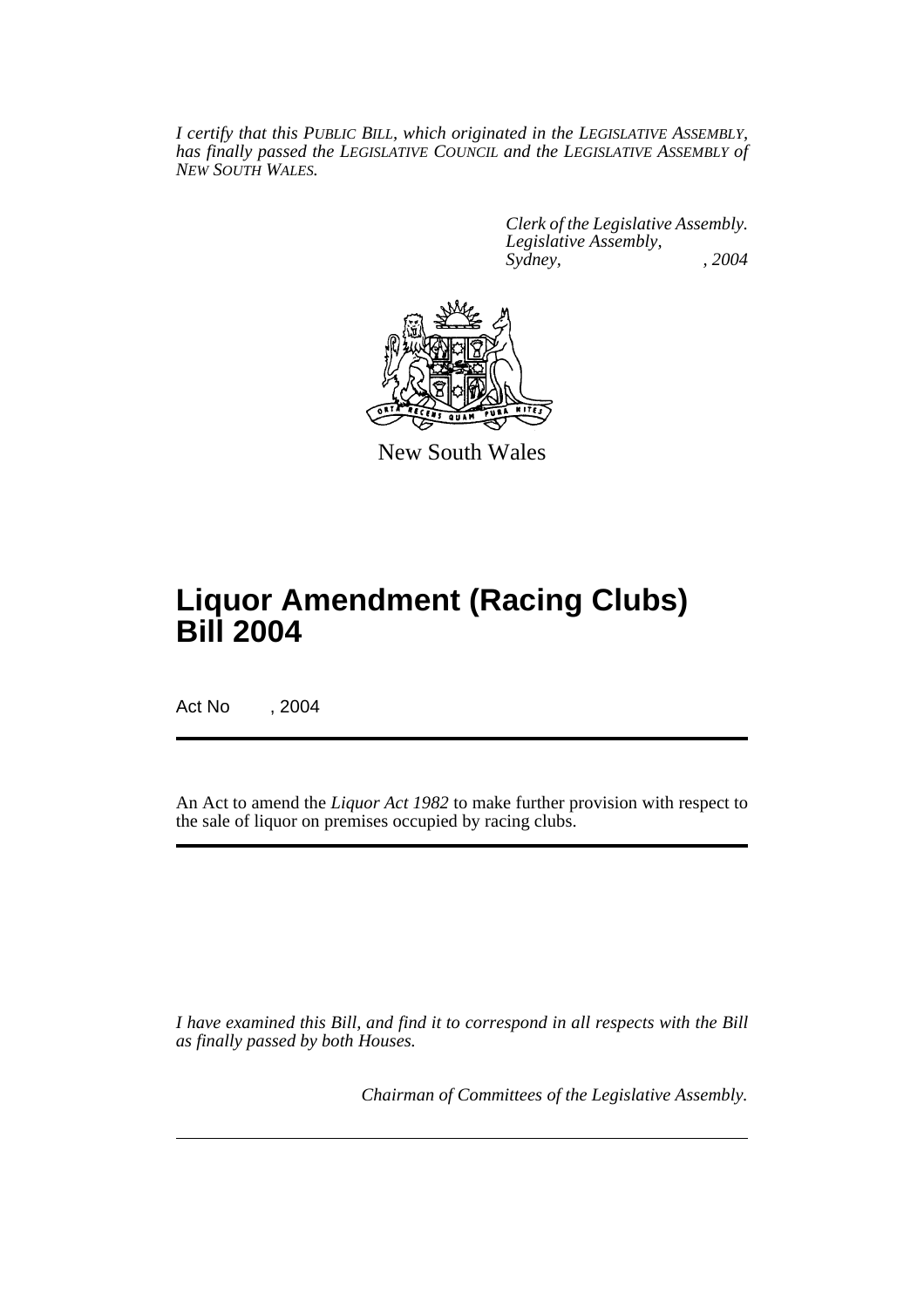## **The Legislature of New South Wales enacts:**

## **1 Name of Act**

This Act is the *Liquor Amendment (Racing Clubs) Act 2004*.

## **2 Commencement**

This Act commences on the date of assent.

## **3 Amendment of Liquor Act 1982 No 147**

The *Liquor Act 1982* is amended as set out in Schedule 1.